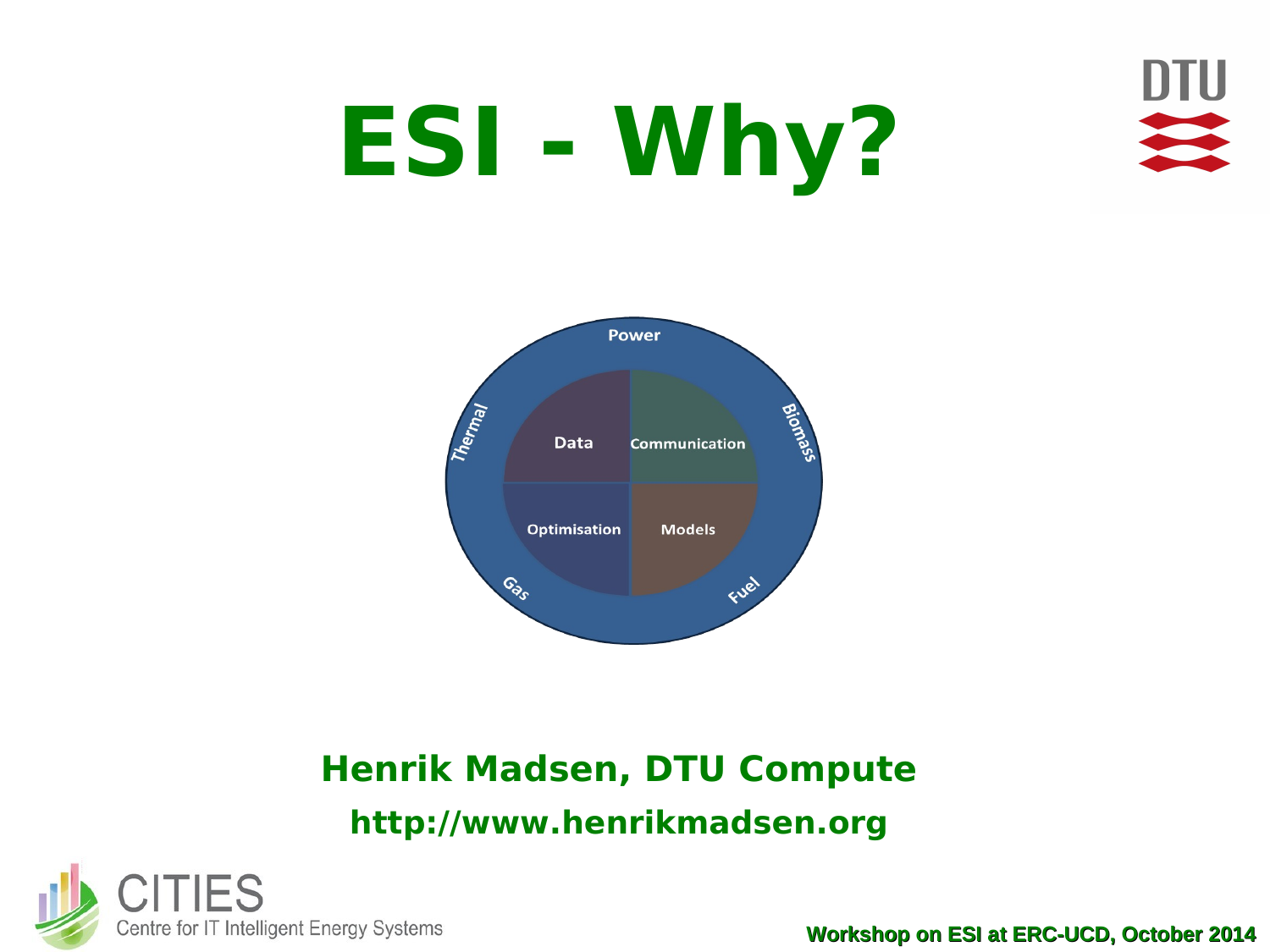Quote by B. Obama at the Climate Summit in New York: (a couple of weeks ago)



We are the **first generation** affected by climate changes, and we are the **last generation** able to do something about it!



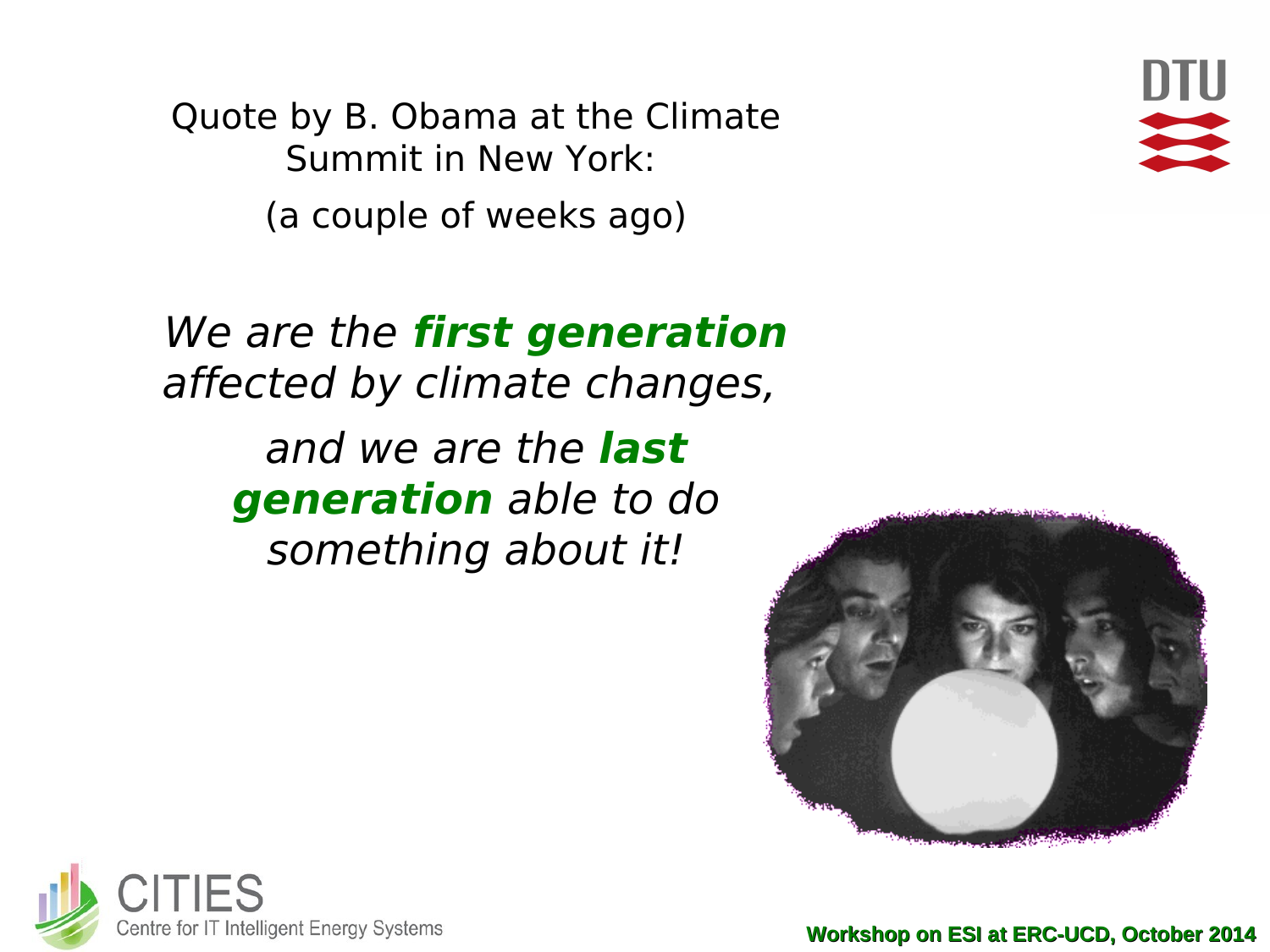## **Potentials for renewable energy**



- **Scenario:** We want to cover the worlds entire need for power using wind power.
- How large an area should be covered by wind turbines?



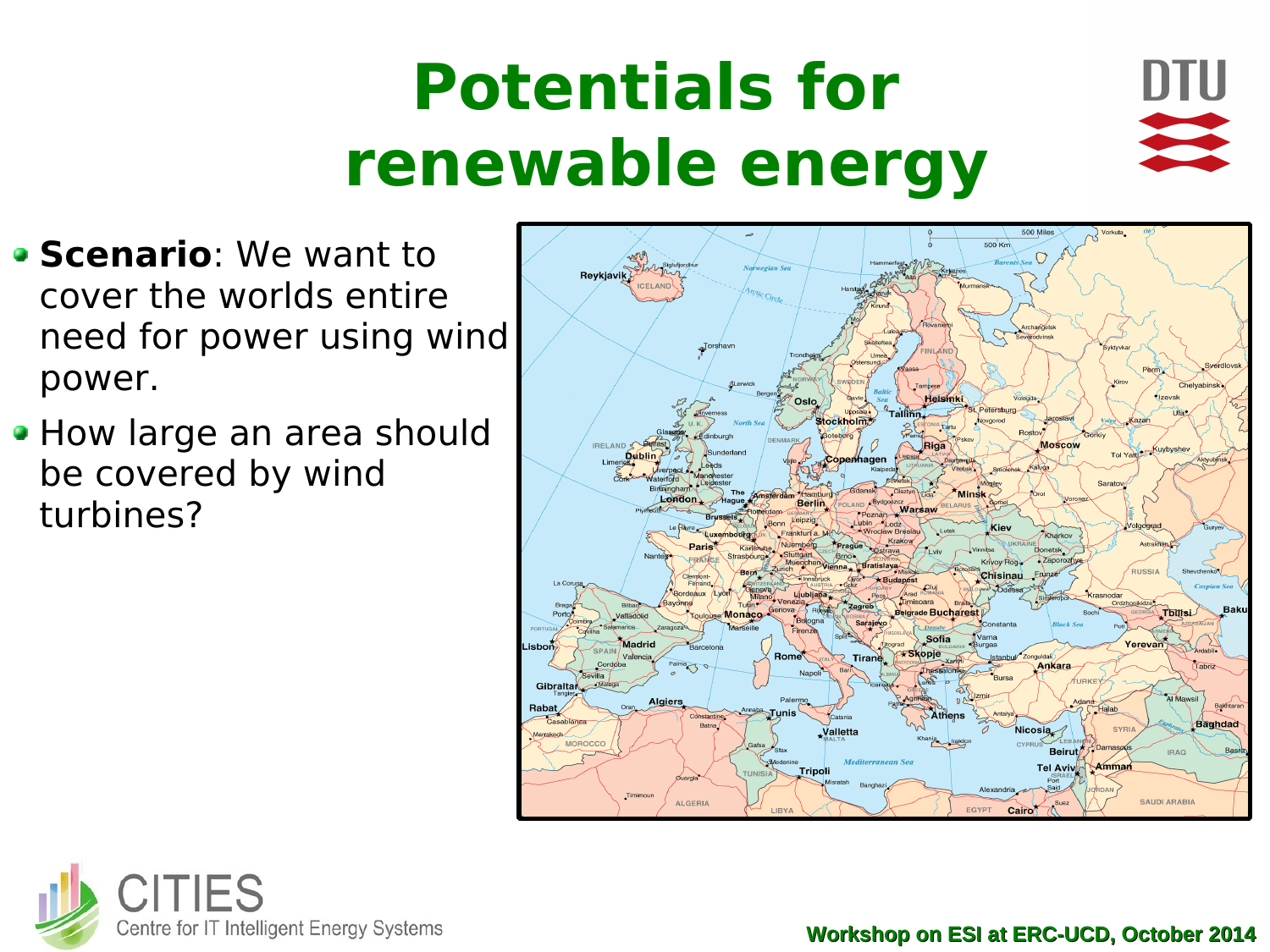## **Potentials for renewable energy**



- **Scenario:** We want to cover the worlds entire need for power using wind power
- **How large an area** should be covered by wind turbines?
- **Conclusion: Use** intelligence ....
- Calls for **IT / Big Data / Smart Energy Solutions/ Energy Systems Integration**



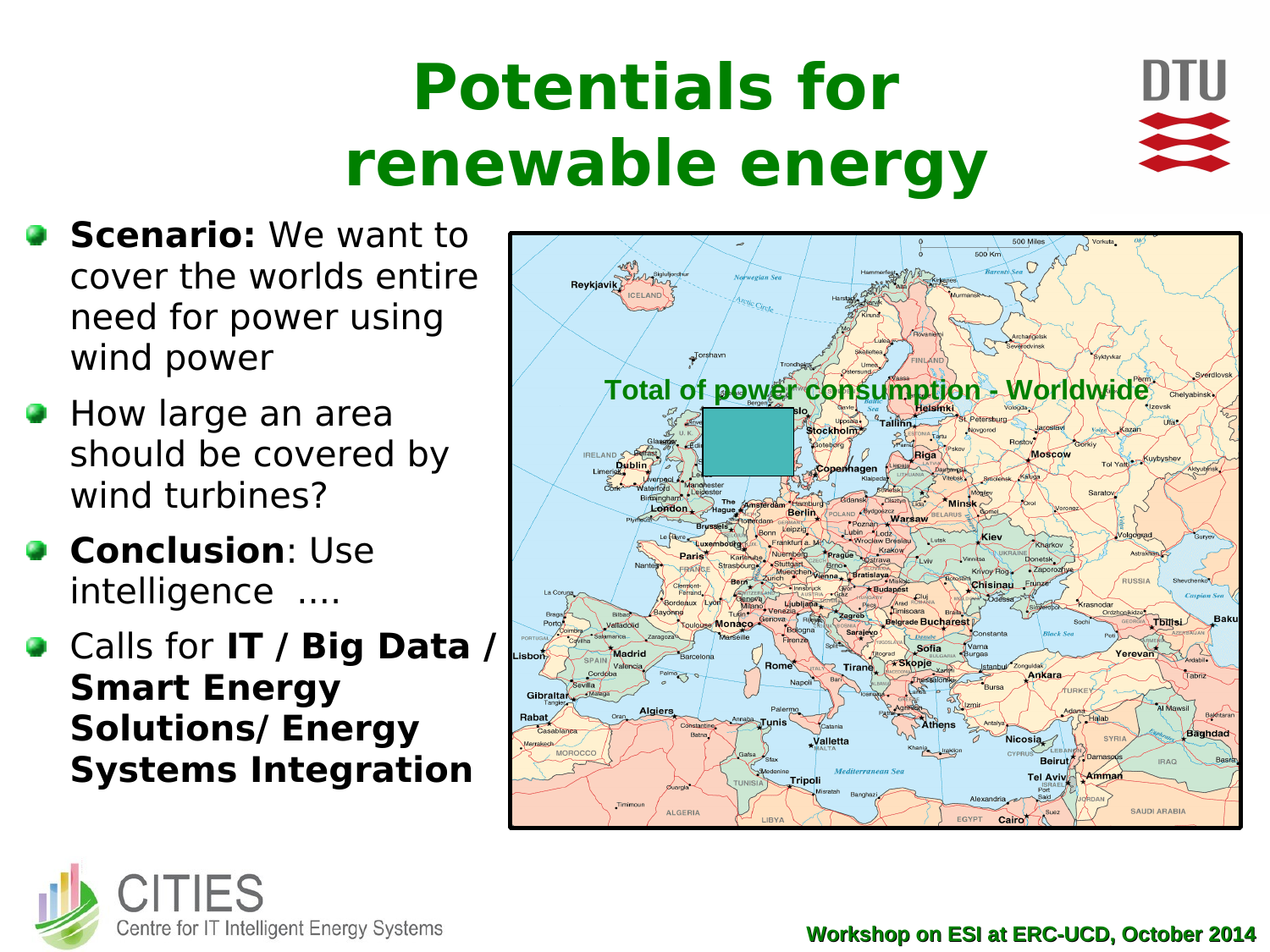

### **ESI – Hypothesis**

#### The **central hypothesis of ESI** is that by **intelligently integrating** currently distinct energy flows (heat, power, gas and biomass) in we can enable very large shares of renewables, and consequently obtain substantial reductions in CO2 emissions.

**Intelligent integration** will (for instance) enable lossless 'virtual' storage on a number of different time scales.



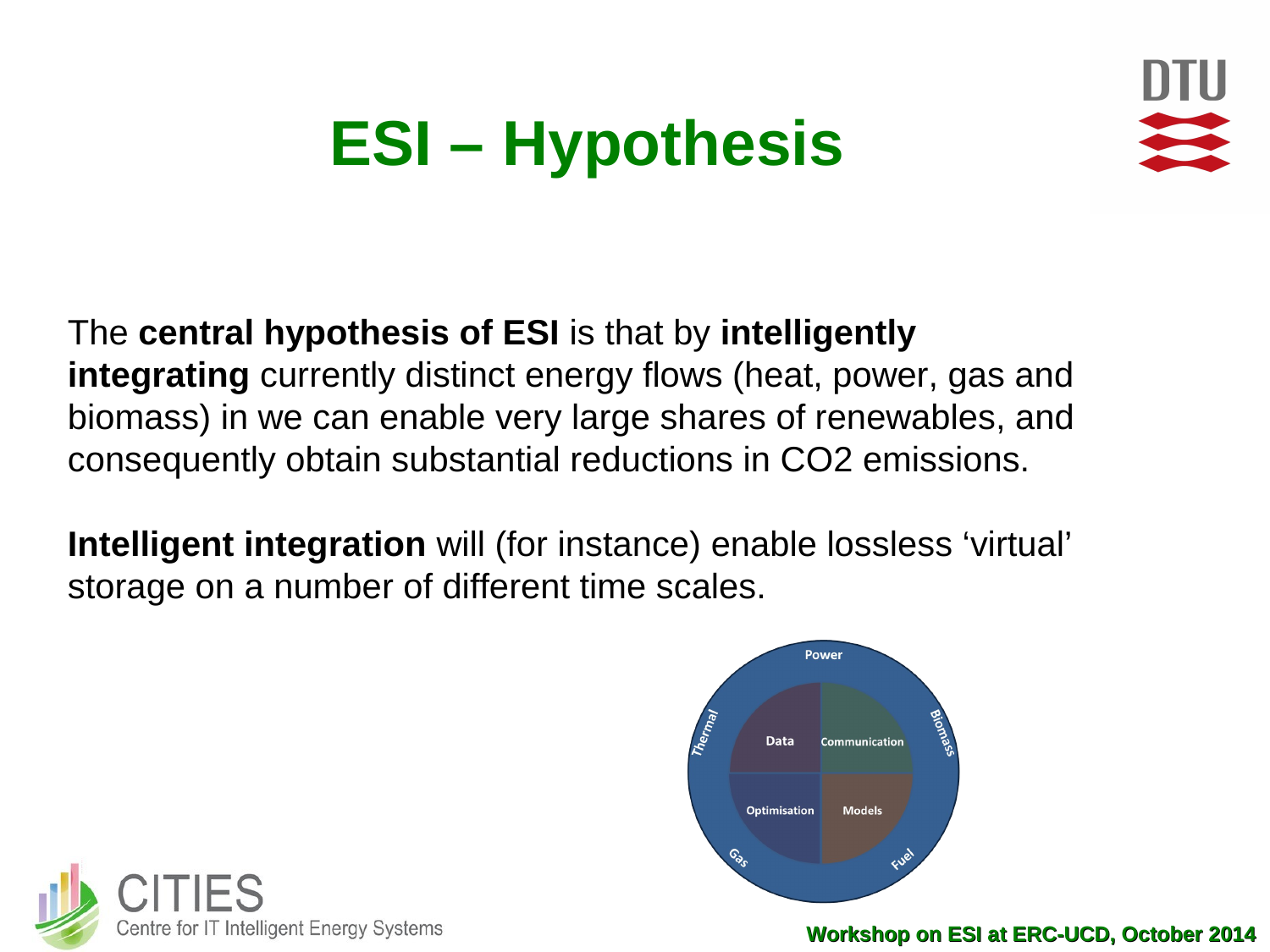### **ESI - Scientific Objective**







**Workshop on ESI at ERC-UCD, October 2014**

DTU

 $\overrightarrow{ }$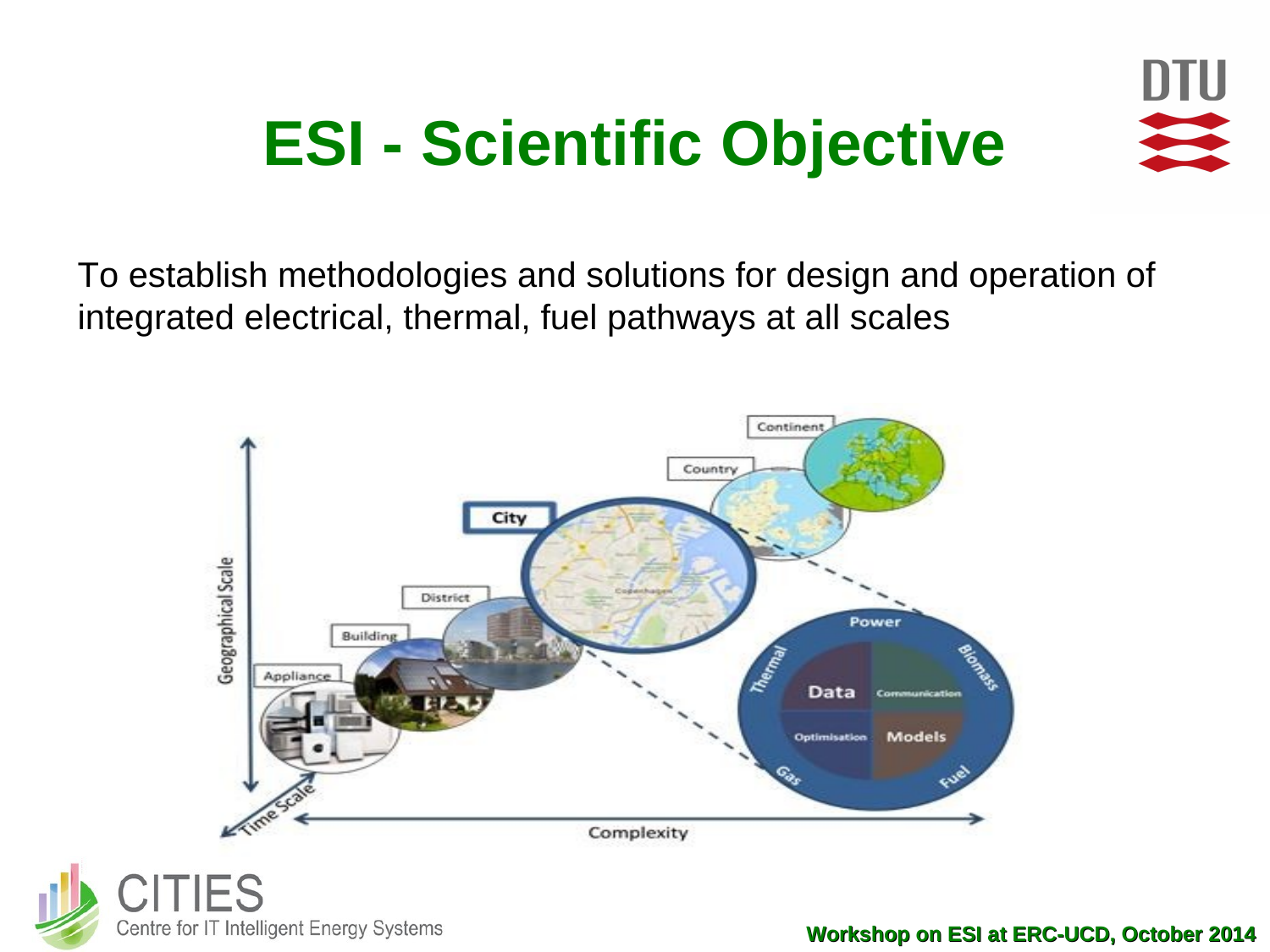### **ESI - Concepts**



**Energy Systems Integration** using data and IT solutions leading to **models and methods for planning and operation of future electric energy systems.**



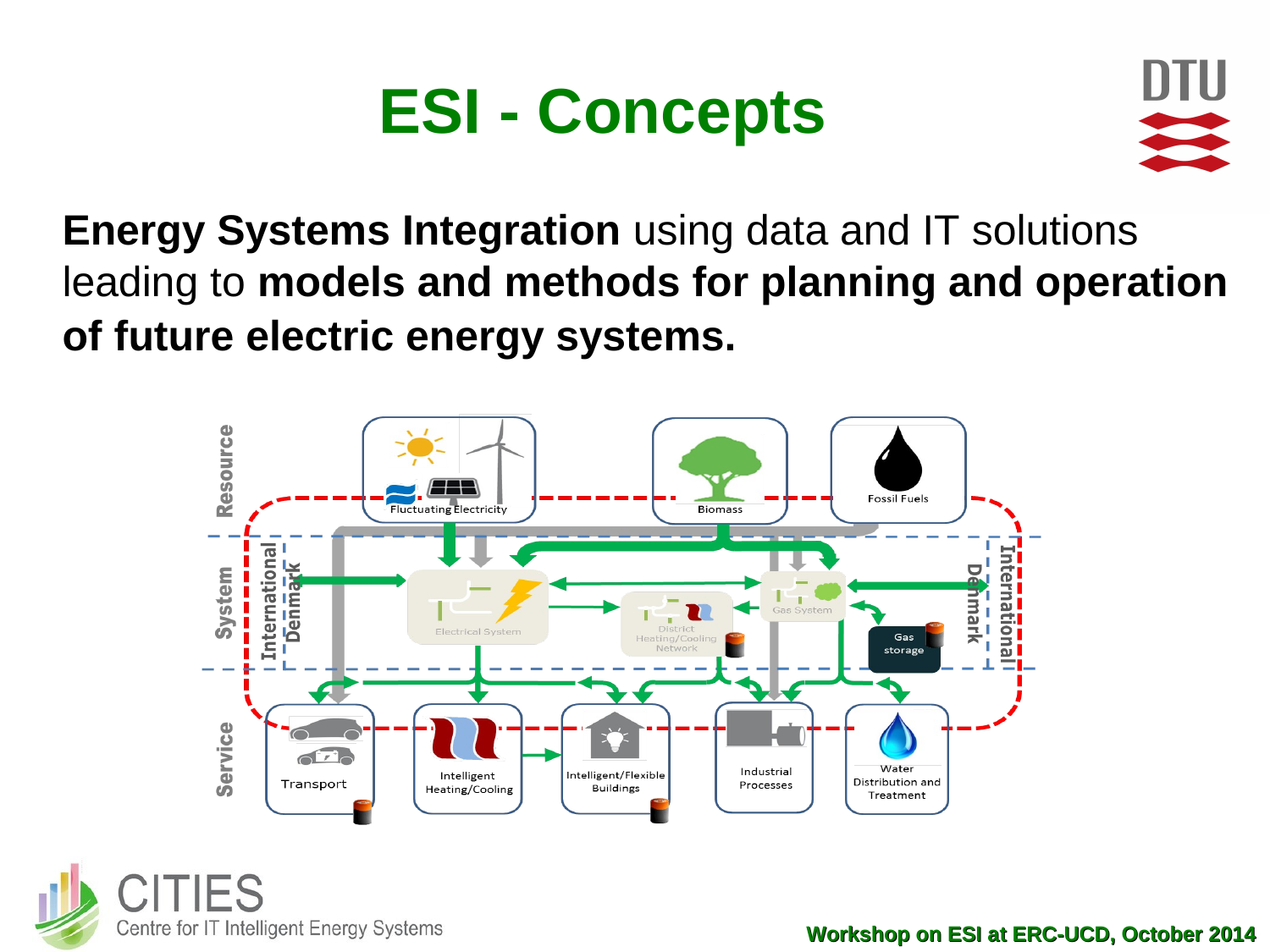#### **Example: Storage by Energy Systems Integration**



Denmark (2014) : 48 pct of power load by renewables (> 100 pct at some days in January)

(Virtual) storage principles:

- Buildings can provide storage up to, say, 5-12 hours ahead
- District heating systems can provide storage up to 1-2 days ahead
- Gas systems can provide seasonal storage

Centre for IT Intelligent Energy Systems